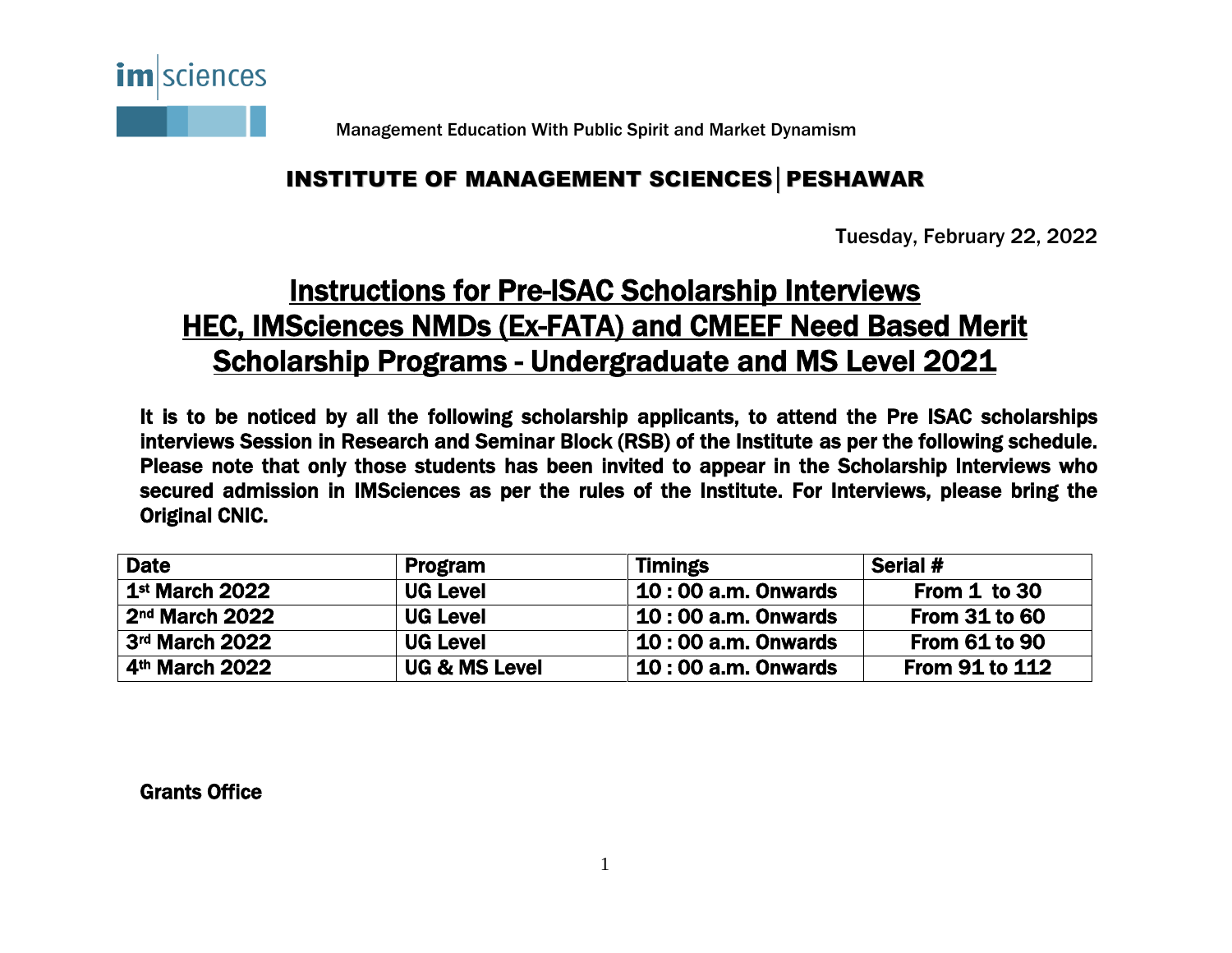## **Institue of Management Sciences Peshawar Students List for IMSciences NMDs (Ex FATA), HEC and CMEEF Need Based Merit Scholarship Programs - Undergraduate and MS Level Session 2021**

| Sr#            | <b>Student Name</b>        | <b>Father Name</b>        | Gender | <b>Degree Program</b>                      | <b>Domicile</b>    |
|----------------|----------------------------|---------------------------|--------|--------------------------------------------|--------------------|
| 1st March 2022 |                            |                           |        |                                            |                    |
| 1              | Khayyam Noor               | Asif Noor                 | Male   | BS Software Engineering /<br>2021-25       | Nowshera, kpk      |
| 2              | Amin Tahir                 | Tahir Ayub                | Male   | BS Data Science / 2021-25                  | Khyber Agency      |
| 3              | Samra Nayab                | Gul Nayab Khan            | Female | BS Social Science 2021-25                  | Chitral            |
| $\overline{4}$ | Faizan Ullah               | Ghulam Hyder              | Male   | BS English / 2021-25                       | Chitral            |
| 5              | Hassan Shah                | Mian Sayed Jamal          | Male   | BBA / 2021-2025                            | Swat               |
| 6              | Muhammad Tufail            | Ayaz Khan                 | Male   | BS English / 2021-25                       | Lakki Marwat       |
| 7              | Sajid Murad                | Sher Murad                | Male   | BS Economics / 2021-25                     | <b>CHITRAL</b>     |
| 8              | Laiba Tariq                | Fazal E Tariq             | Female | BS Accounting & Finance<br>$(2021 - 2025)$ | Fata(Orakzai)      |
| 9              | Ashfaq Ahmad               | Sakhi Jan                 | Male   | BBA / 2021-2025                            | District Bajaur    |
| 10             | Aqdas Hameed<br>Akhoonzada | Bakhtiar Ahmad            | Male   | BS Social Science 2021-25                  | Peshawar           |
| 11             | Shamweel Khan              | Hamish Khan               | Male   | BBA / 2021-2025                            | <b>Buner</b>       |
| 12             | <b>Umair Dost</b>          | Dost Muhammad             | Male   | BS Computer Science / 2021-<br>25          | Nowshera           |
| 13             | Saif Ur Rahman             | Abdur Rahman              | Male   | BS English / 2021-25                       | Chitral            |
| 14             | Waqas Ahmad                | Fazal Hussain             | Male   | BS English / 2021-25                       | District Bajaur    |
| 15             | Muhammad<br>Nouman Afridi  | Muhammad Rafiq<br>Afridi  | Male   | BS Accounting & Finance<br>$(2021 - 2025)$ | Kohat              |
| 16             | Nizam Muhammad             | Khaliq Muhammad Male      |        | BS Computer Science / 2021-<br>25          | Khyber             |
| 17             | Ihtisham Ul Haq            | Amir Muhammad             | Male   | BS Data Science / 2021-25                  | Nowshera(kpk)      |
| 18             | Sarfaraz Khan              | Niharullah                | Male   | BBA / 2021-2025                            | Charsadda          |
| 19             | Amad Ali                   | Waheed Ullah              | Male   | BS Accounting & Finance<br>$(2021 - 2025)$ | Swabi              |
| 20             | Hisham Khan                | Abidullah                 | Male   | BS Software Engineering /<br>2021-25       | khyber agency      |
| 21             | Sayana Didar               | Didar Uddin               | Female | BS Accounting & Finance<br>$(2021 - 2025)$ | Chitral            |
| 22             | Faizan Alam                | Rahmat Jawan              | Male   | BS Computer Science / 2021-<br>25          | Chitral            |
| 23             | Wazir Aman                 | Mir Wazir Khan            | Male   | BS Computer Science / 2021-<br>25          | Chitral            |
| 24             | Wasif Abbas                | Fazil Hussain             | Male   | BBA / 2021-2025                            | peshawar           |
| 25             | Ehsan Ullah                | Badshah Mir               | Male   | BS English / 2021-25                       | Karak              |
| 26             | Aroona                     | Tariq Pervez              | Female | BS Software Engineering /<br>2021-25       | Peshawar           |
| 27             | Sohail Hassan              | Alim Khan                 | Male   | BS Accounting & Finance<br>$(2021 - 2025)$ | <b>HANGU</b>       |
| 28             | Yahya Khan                 | Muhammad Iqbal            | Male   | BS Software Engineering /<br>2021-25       | swabi              |
| 29             | Muhammad Ayaz              | Muhammad Ayaz             | Male   | BS Accounting & Finance<br>$(2021 - 2025)$ | District Hangu     |
| 30             | Sayed Meer Ali<br>Shah     | Sayed Alaf Shah           | Male   | BS Data Science / 2021-25                  | Fata Kurram Agency |
| 2nd March 2022 |                            |                           |        |                                            |                    |
| 31             | Muhammad<br>Mamoon Afridi  | Muhammad<br>Naveed Afridi | Male   | BBA / 2021-2025                            | FR Kohat           |
| 32             | Sameer Khan                | Amir Muhammad<br>Khan     | Male   | BBA / 2021-2025                            | Dir                |
| 33             | Aftab Alam                 | Muhammad Alam             | Male   | BS Software Engineering /<br>2021-25       | Chitral            |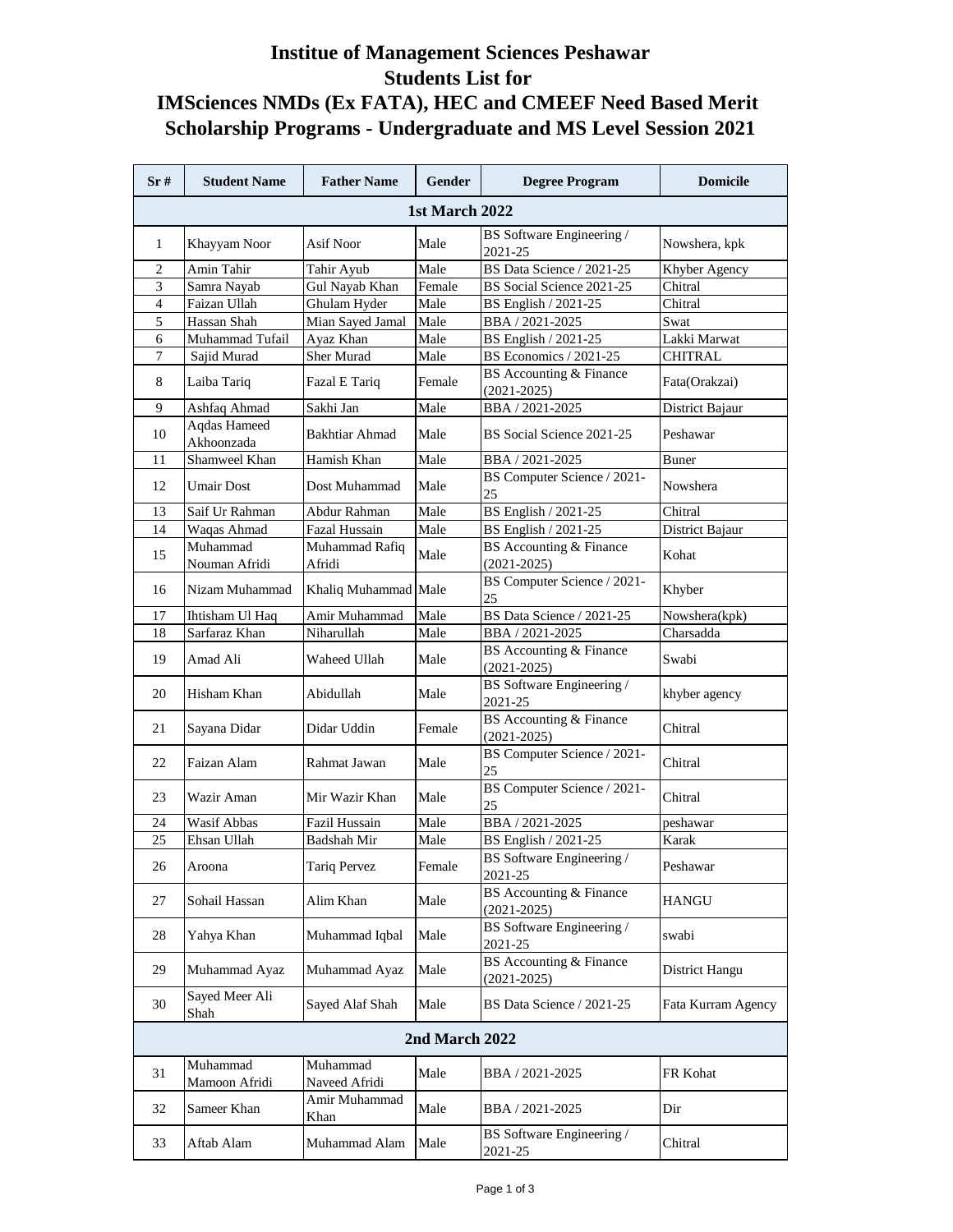| Sr# | <b>Student Name</b>            | <b>Father Name</b>     | <b>Gender</b>            | <b>Degree Program</b>                             | <b>Domicile</b>                   |
|-----|--------------------------------|------------------------|--------------------------|---------------------------------------------------|-----------------------------------|
| 34  | Naila Nabi                     | Nabi Rehmat            | Female                   | BS Social Science 2021-25                         | Chitral                           |
| 35  | <b>Fahad Noor</b>              | Muhammad Noor          | Male                     | BS English / 2021-25                              | FATA (North<br>Waziristan agency) |
| 36  | Eisha Siddiqui                 | Mehmood Ali            | Female                   | BBA / 2021-2025                                   | <b>DISTRICT</b><br>PESHAWAR       |
| 37  | Nizam Uddin                    | Said Arab Khan         | Male                     | BS English / 2021-25                              | Bajaur                            |
| 38  | Azhar Uddin                    | Hakim Khan             | Male                     | BS English / 2021-25                              | Chitral                           |
| 39  | Mansoor Ahmad                  | Syed Sultan Shah       | Male                     | BBA / 2021-2025                                   | Charsaddha                        |
| 40  | Arshad Jamal                   | Gul Jamal              | Male                     | BS Software Engineering /<br>2021-25              | <b>KHYBER Agency</b>              |
| 41  | Jawad Ahmad                    | Muhammad Sharif Male   |                          | BS English / 2021-25                              | Fata (Khyber Agency)              |
| 42  | Muhammad Musa                  | Basir Ahmad            | Male                     | BS Accounting & Finance<br>$(2021 - 2025)$        | Mardan                            |
| 43  | Salman Zaib                    | Alam Zaib              | Male                     | BS Software Engineering /<br>2021-25              | Swabi                             |
| 44  | Taimoor Shah Afridi Yaqub Shah |                        | Male                     | BS Accounting & Finance<br>$(2021 - 2025)$        | Khyber Agency                     |
| 45  | Yasir Nawaz                    | Noor Nawaz Khan   Male |                          | BS Social Science 2021-25                         | <b>Upper Chitral</b>              |
| 46  | Asad Ali                       | Gul Bhali              | Male                     | BS English / 2021-25                              | Mardan                            |
| 47  | Abdul Basit                    | Rooh Ul Amin           | Male                     | BS Software Engineering /<br>2021-25              | Ex FATA District<br>Orakzai       |
| 48  | Qaisar Khan                    | Amir Gul               | Male                     | <b>BS</b> Accounting & Finance<br>$(2021 - 2025)$ | Nowshera                          |
| 49  | Aimen Sajid                    | Syed Sajid Ali<br>Shah | Female                   | BBA / 2021-2025                                   | Peshawar                          |
| 50  | Hasnain Shinwari               | Abdul Hafeez           | Male                     | BS Computer Science / 2021-<br>25                 | Khyber Agency                     |
| 51  | Furqan Ullah                   | Farid Ullah Khan       | Male                     | BBA / 2021-2025                                   | khyber                            |
| 52  | <b>Basnoor</b> Syed            | Syed Mujahid<br>Shah   | Female                   | BS English / 2021-25                              | Peshawar                          |
| 53  | Shareef Ullah                  | Fazli Bari             | Male                     | BBA / 2021-2025                                   | Nowshera                          |
| 54  | Imran Khan                     | Sarfaraz Khan          | Male                     | BS Computer Science / 2021-<br>25                 | <b>BAJAUR</b>                     |
| 55  | Mariam Asad                    | Asad Kamal             | Female                   | BS Accounting & Finance<br>$(2021 - 2025)$        | Peshawar                          |
| 56  | Osaid Jameel                   | Sabir Jameel           | Male                     | BBA / 2021-2025                                   | Karak                             |
| 57  | Jameela Habib                  | Habib Ul Hassan        | Female                   | BS Social Science 2021-25                         | Bajaur                            |
| 58  | Sadiq Akbar                    | Sher Akbar Khan        | Male                     | BS Social Science 2021-25                         | Swat                              |
| 59  | Hamza Khan                     | Khair Muhammad         | Male                     | BS Data Science / 2021-25                         | Swabi                             |
| 60  | Aiman Khan                     | Said Ullah Khan        | Female<br>3rd March 2022 | BS English / 2021-25                              | karak                             |
|     |                                |                        |                          | BS Software Engineering /                         |                                   |
| 61  | Hassan Mujtaba                 | Ramzan Ali             | Male                     | 2021-25                                           | Kurram                            |
| 62  | Faizan                         | Taj Malook Khan        | Male                     | BBA / 2021-2025                                   | North Waziristan                  |
| 63  | Ameer Hamza                    | Khurshid Ameer         | Male                     | BS Data Science / 2021-25                         | Nowshera                          |
| 64  | Mohammad Hamza<br>Sajid        | Sajid Mehmood          | Male                     | BBA / 2021-25                                     | Peshawer                          |
| 65  | Uzma Wali                      | Khosh Wali Khan        | Female                   | BS Social Science 2021-25                         | Chitral                           |
| 66  | Zeeshan Ahmad                  | Niamat Khan            | Male                     | BS English / 2021-25                              | Khyber agency                     |
| 67  | Haider Abbas                   | Ahmad Hussain          | Male                     | BS Data Science / 2021-25                         | District Kurram                   |
| 68  | Sawera Aman                    | Aman Ullah             | Female                   | BS Social Science 2021-25                         | chitral                           |
| 69  | Muhammad Junaid                | Liaqat Ali Khan        | Male                     | BS Data Science / 2021-25                         | Orakzai Agency                    |
| 70  | Fazal Elahi                    | Amir Muhammad<br>Khan  | Male                     | BS Accounting & Finance<br>$(2021 - 2025)$        | Karak                             |
| 71  | Ali Shah                       | Riaz Maseh             | Male                     | BS English / 2021-25                              | Peshawar                          |
| 72  | Khyal Muhammad                 | Khan Muhammad          | Male                     | BS Computer Science / 2021-<br>25                 | South Waziristan                  |
| 73  | Mohammad Hasan<br>Azam         | Azam Khan              | Male                     | BS Accounting & Finance<br>$(2021 - 2025)$        | Kohat                             |
| 74  | Zarmala Khan                   | Muhammad Zahir<br>Shah | Female                   | BS English / 2021-25                              | Malakand                          |